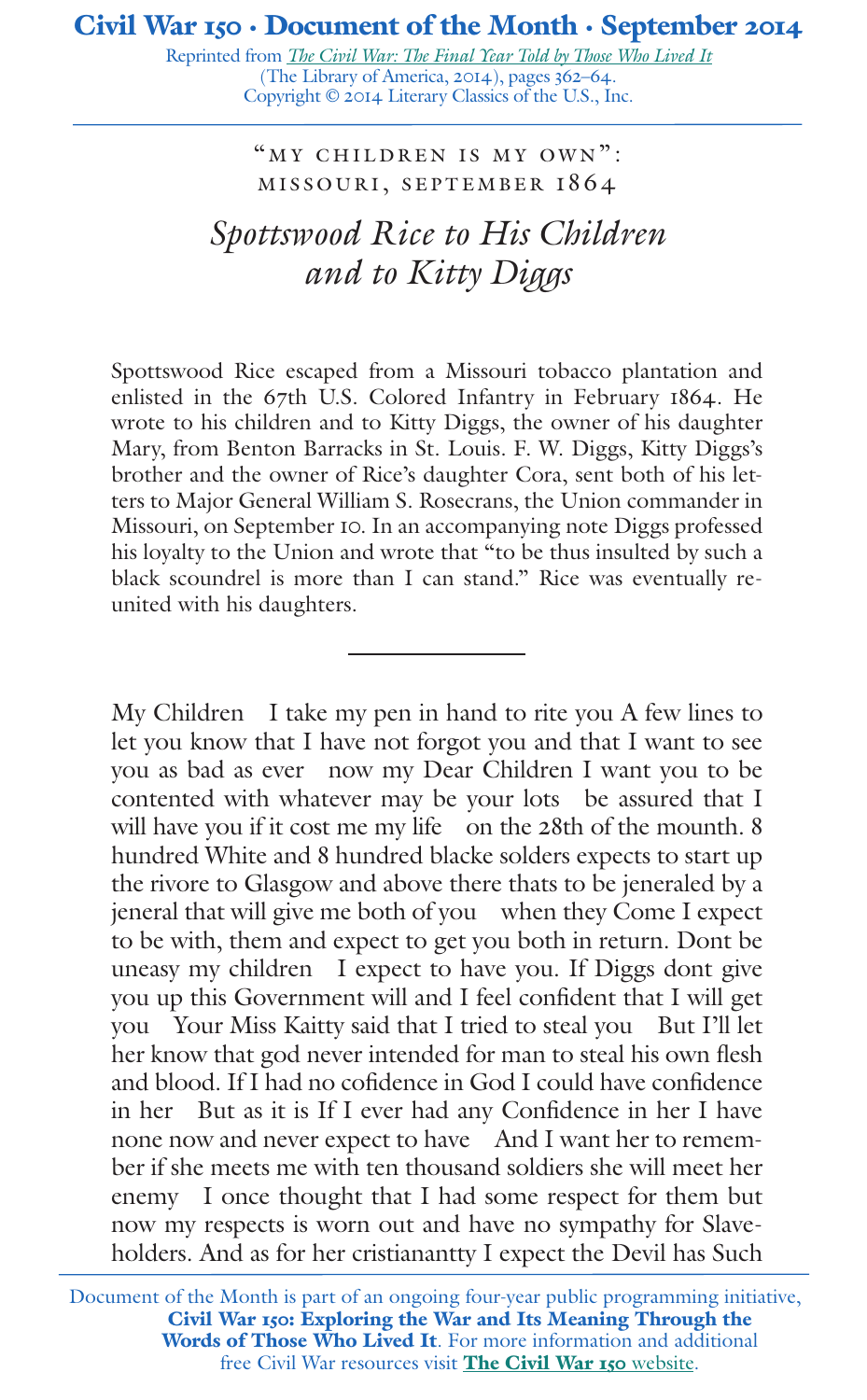in hell You tell her from me that She is the frist Christian that I ever hard say that aman could Steal his own child especially out of human bondage

You can tell her that She can hold to you as long as she can I never would expect to ask her again to let you come to me because I know that the devil has got her hot set againsts that that is write now my Dear children I am a going to close my letter to you Give my love to all enquiring friends tell them all that we are well and want to see them very much and Corra and Mary receive the greater part of it you sefves and dont think hard of us not sending you any thing I you father have a plenty for you when I see you Spott & Noah sends their love to both of you Oh! My Dear children how I do want to see you

*September 3, 1864*

I received a leteter from Cariline telling me that you say I tried to steal to plunder my child away from you now I want you to understand that mary is my Child and she is a God given rite of my own and you may hold on to hear as long as you can but I want you to remembor this one thing that the longor you keep my Child from me the longor you will have to burn in hell and the qwicer youll get their for we are now makeing up a bout one thoughsand blacke troops to Come up tharough and wont to come through Glasgow and when we come wo be to Copperhood rabbels and to the Slaveholding rebbels for we dont expect to leave them there root neor branch but we thinke how ever that we that have Children in the hands of you devels we will trie your vertues the day that we enter Glasgow I want you to understand kittey diggs that where ever you and I meets we are enmays to each orthere I offered once to pay you forty dollers for my own Child but I am glad now that you did not accept it Just hold on now as long as you can and the worse it will be for you you never in you life befor I came down hear did you give Children any thing not eny thing whatever not even a dollers worth of expencs now you call my children your property not so with me my Children is my own and I expect to get them and